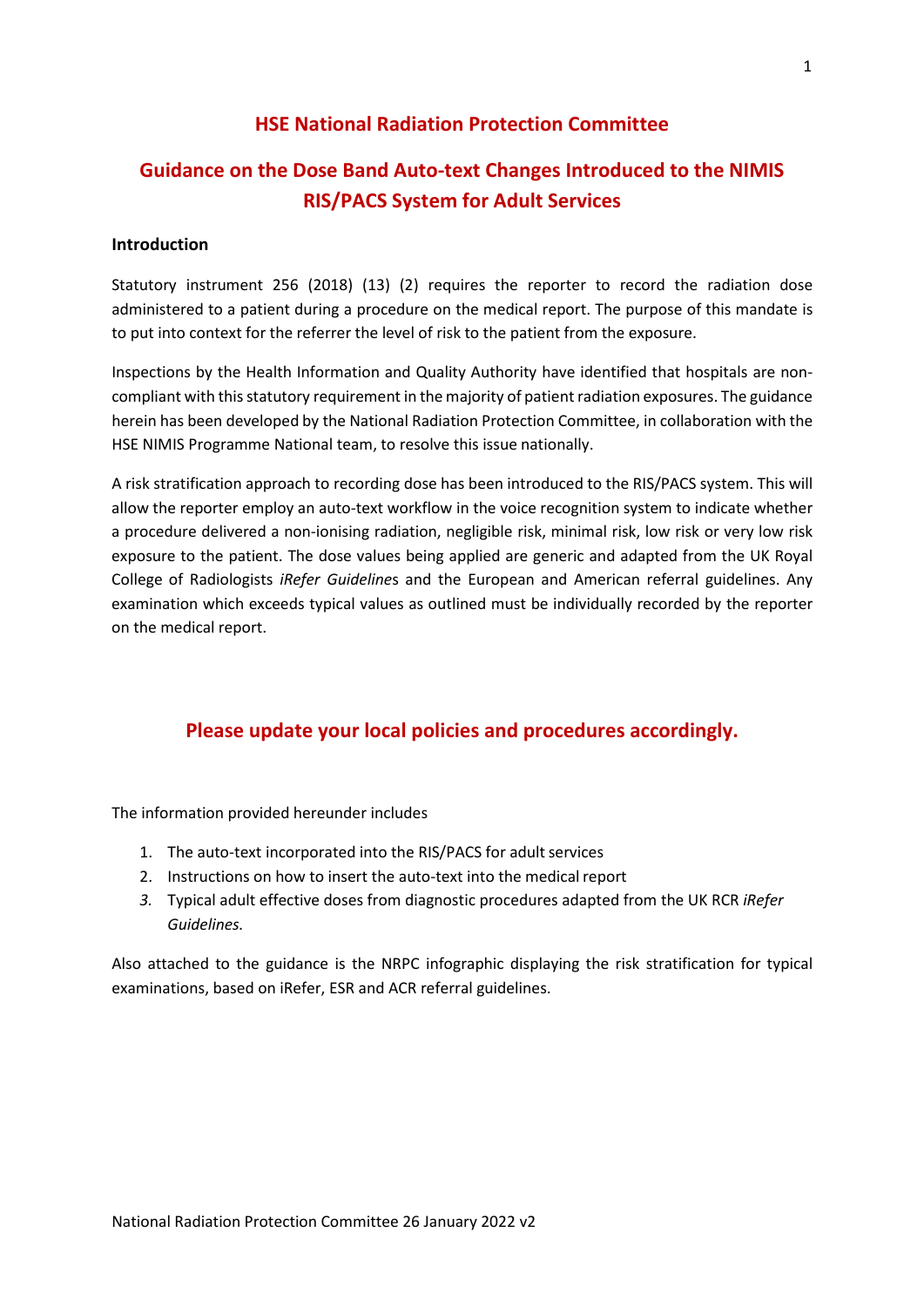### **1. The auto-text incorporated into the NIMIS RIS/PACS for adult services.**

| <b>Autotext Name</b> | <b>Content</b>                                                      |
|----------------------|---------------------------------------------------------------------|
| adult dose band 0    | Dose Band: Non Ionising                                             |
|                      | <b>Typical Effective Dose: 0</b>                                    |
|                      | Please refer to the NRPC guidance document on Dose Bands for        |
|                      | Typical Examinations for further details (source iRefer Guidelines) |
| adult dose band 1    | Dose Band: Negligible Risk                                          |
|                      | Typical Effective Dose: 0-1 mSv                                     |
|                      | Please refer to the NRPC quidance document on Dose Bands for        |
|                      | Typical Examinations for further details (source iRefer Guidelines) |
| adult dose band 2    | Dose Band: Minimal Risk                                             |
|                      | Typical Effective Dose: 1-5 mSv                                     |
|                      | Please refer to the NRPC guidance document on Dose Bands for        |
|                      | Typical Examinations for further details (source iRefer Guidelines) |
| adult dose band 3    | Dose Band: Very Low Risk                                            |
|                      | Typical Effective Dose: 5-10 mSv                                    |
|                      | Please refer to the NRPC quidance document on Dose Bands for        |
|                      | Typical Examinations for further details (source iRefer Guidelines) |
| adult dose band 4    | Dose Band: Low Risk                                                 |
|                      | Typical Effective Dose: 10 -29 mSv                                  |
|                      | Please refer to the NRPC guidance document on Dose Bands for        |
|                      | Typical Examinations for further details (source iRefer Guidelines) |
| adult dose band 5    | Dose Band: Moderate Risk                                            |
|                      | Typical Effective Dose: 30-100 mSv                                  |
|                      | Please refer to the NRPC guidance document on Dose Bands for        |
|                      | Typical Examinations for further details (source ACR/ESR Referral   |
|                      | Guidelines)                                                         |
|                      |                                                                     |

# **Adult Dose Band Autotext Wording**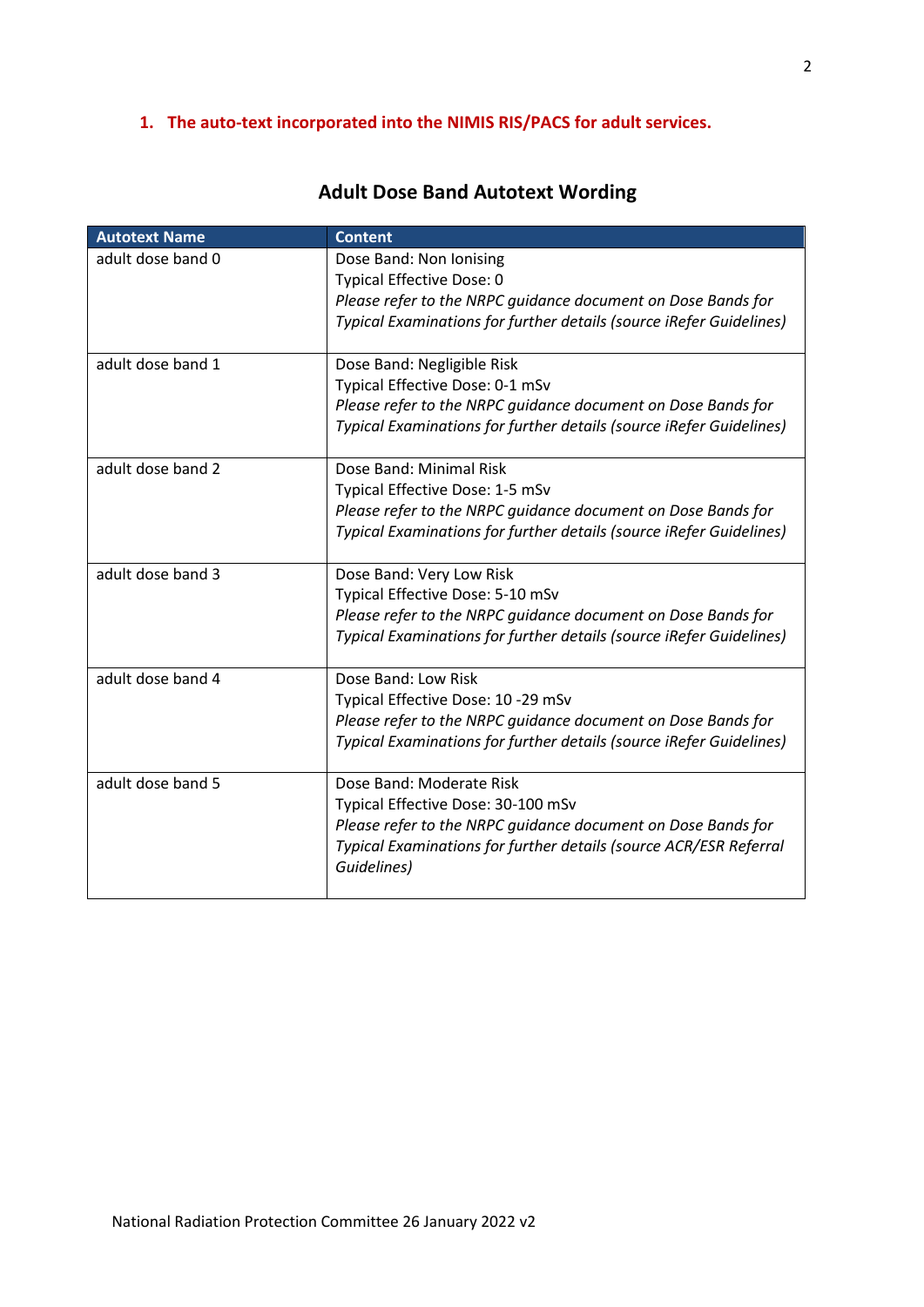#### **2. Instructions on how to insert the auto-text into the medicalreport**

- Step 1: Open study and review images. Select *Powerscribe* icon from the main toolbar. Dictate report. Step 2: Use the following voice commands to insert the appropriate dose band into the report:
	- Auto-text Adult Dose Band Zero
	- Auto-text Adult Dose Band One
	- Auto-text Adult Dose Band Two
	- Auto-text Adult Dose Band Three
	- Auto-text Adult Dose Band Four
	- Auto-text Adult Dose Band Five
- Step 3: The selected dose band text will automatically insert where the cursor is positioned in the report in PS360.

In addition to the above steps, the auto-text can also be inserted manually into the report, as follows:

1. Click on the Auto-text icon at the bottom left of the PS360 application:

**TE** Prior Reports **CAU** AutoText **TAU AutoFeed** 

2. Double click on the required dose band from the list displayed:



3. The auto-text will insert where the cursor is positioned on the report in PS360.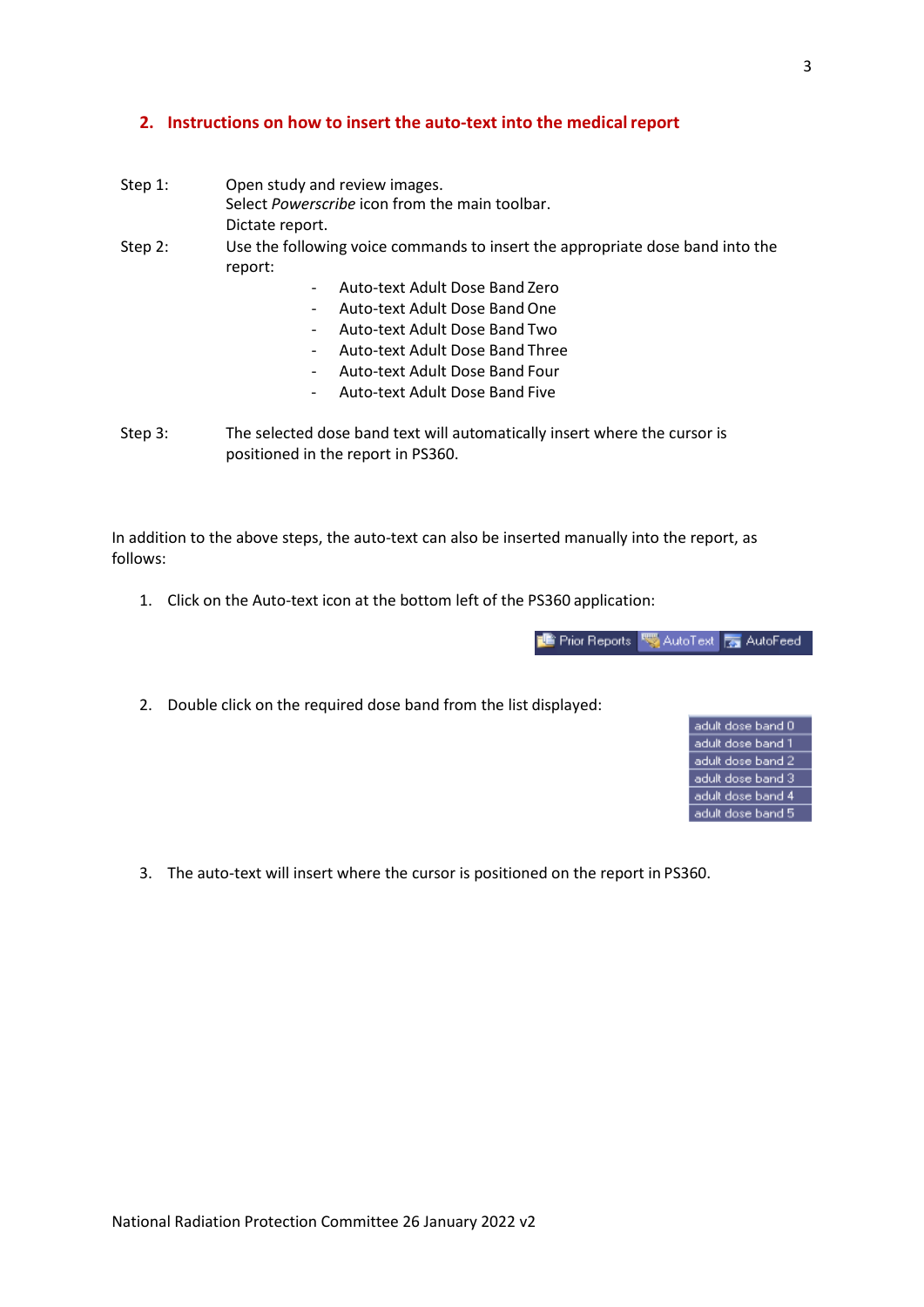## **3. Typical adult effective doses from diagnostic procedures adapted from the UK RCR** *iRefer Guidelines.*

| <b>Diagnostic procedure</b>                              | <b>Typical</b><br>effective<br>dose (mSv) | <b>Equivalent</b><br>number of<br>chest X-rays | <b>Approx</b><br>equivalent<br>period of<br>natural<br>background<br>radiation* |  |  |  |
|----------------------------------------------------------|-------------------------------------------|------------------------------------------------|---------------------------------------------------------------------------------|--|--|--|
| <b>Radiographic examinations</b>                         |                                           |                                                |                                                                                 |  |  |  |
| Limbs and joints<br>(except hip)                         | < 0.01                                    | <1                                             | <2 days                                                                         |  |  |  |
| Chest<br>(single<br>posterior<br>anterior)               | 0.015                                     | $\mathbf{1}$                                   | 2.5 days                                                                        |  |  |  |
| Skull                                                    | 0.07                                      | 5                                              | 12 days                                                                         |  |  |  |
| Thoracic spine                                           | 0.4                                       | 30                                             | 2 months                                                                        |  |  |  |
| Lumbar spine                                             | 0.6                                       | 40                                             | 3 months                                                                        |  |  |  |
| Mammography (2<br>views)                                 | 0.5                                       | 35                                             | 3 months                                                                        |  |  |  |
| Pelvis                                                   | 0.3                                       | 20                                             | 1.5 months                                                                      |  |  |  |
| Abdomen                                                  | 0.4                                       | 30                                             | 2 months                                                                        |  |  |  |
| Intravenous<br>urogram (IVU)                             | 2.1                                       | 140                                            | 11.5 months                                                                     |  |  |  |
| <b>Barium swallow</b>                                    | 1.5                                       | 100                                            | 8 months                                                                        |  |  |  |
| Barium enema                                             | 2.2                                       | 150                                            | 1 year                                                                          |  |  |  |
| CT head                                                  | 1.8                                       | 130                                            | 10 months                                                                       |  |  |  |
| CT chest                                                 | 14                                        | 1,000                                          | 6.5 years                                                                       |  |  |  |
| CT kidneys, ureters,<br>bladder, KUB for renal<br>stones | 6.4                                       | 460                                            | 3 years                                                                         |  |  |  |